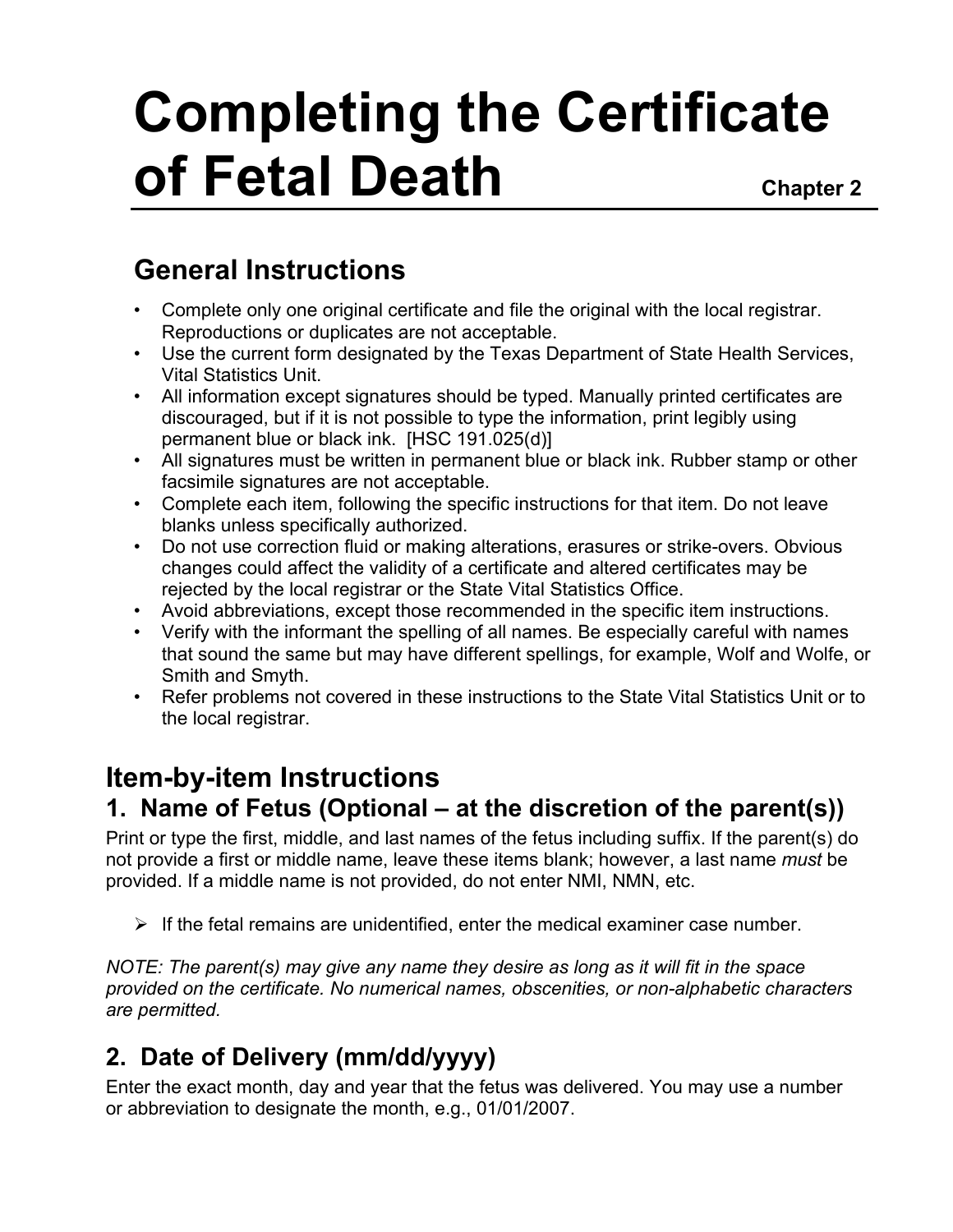$\triangleright$  If the fetus is found in this state, enter the word "found" and the date as the date of delivery.

*NOTE: Pay particular attention to the entry of the month, day, or year when the delivery occurs around midnight or on December 31. Consider a delivery at midnight to have occurred at the end of the day rather than at the beginning of the next day.* 

# **3. Time of Delivery**

Enter the exact time (hour and minute) the fetus was delivered according to local time. If daylight saving time was the official prevailing time when the delivery occurred, it should be used to record the time of delivery. Be sure to indicate whether the time of delivery is A.M. or P.M. One minute after 12 noon is entered as "12:01 pm", and one minute after midnight is entered as "12:01 am".

Time can also be entered using 24- hour clock. Based on the recommendation the National Center for Health Statistics received from the National Institute of Standards and Technology, it is strongly recommended that the 24-hour clock with the range of 00:00-23:59 be used. 00:00 is considered the start of the new day.

 In cases of plural deliveries, the exact time that the fetus was delivered should be recorded as the hour and minute of delivery.

 $\triangleright$  If the fetus is found in this state, enter the word "found" and the time as the date of delivery.

### **4. Sex**

Enter Male or Female. *Do not abbreviate or use other symbols*.

If sex and name are inconsistent, verify both entries. If the sex cannot be determined after verification with medical records, mother, or other sources, enter "Undetermined".

*NOTE: This item aids in identification of the fetus. It is also used to measure fetal and perinatal mortality by sex. It helps identify differences in the impact of environmental and biological factors between the sexes.*

# **5. Place of Delivery - County**

Enter the name of the county in which the delivery occurred**.** 

 $\triangleright$  If the fetus is found in this state and the place of delivery is not known, the fetal death should be registered in this state. The county where the fetus was found should be considered the place of delivery.

### **6a. City or Town (If outside city limits, give precinct no.)/ 6b. Zip Code:**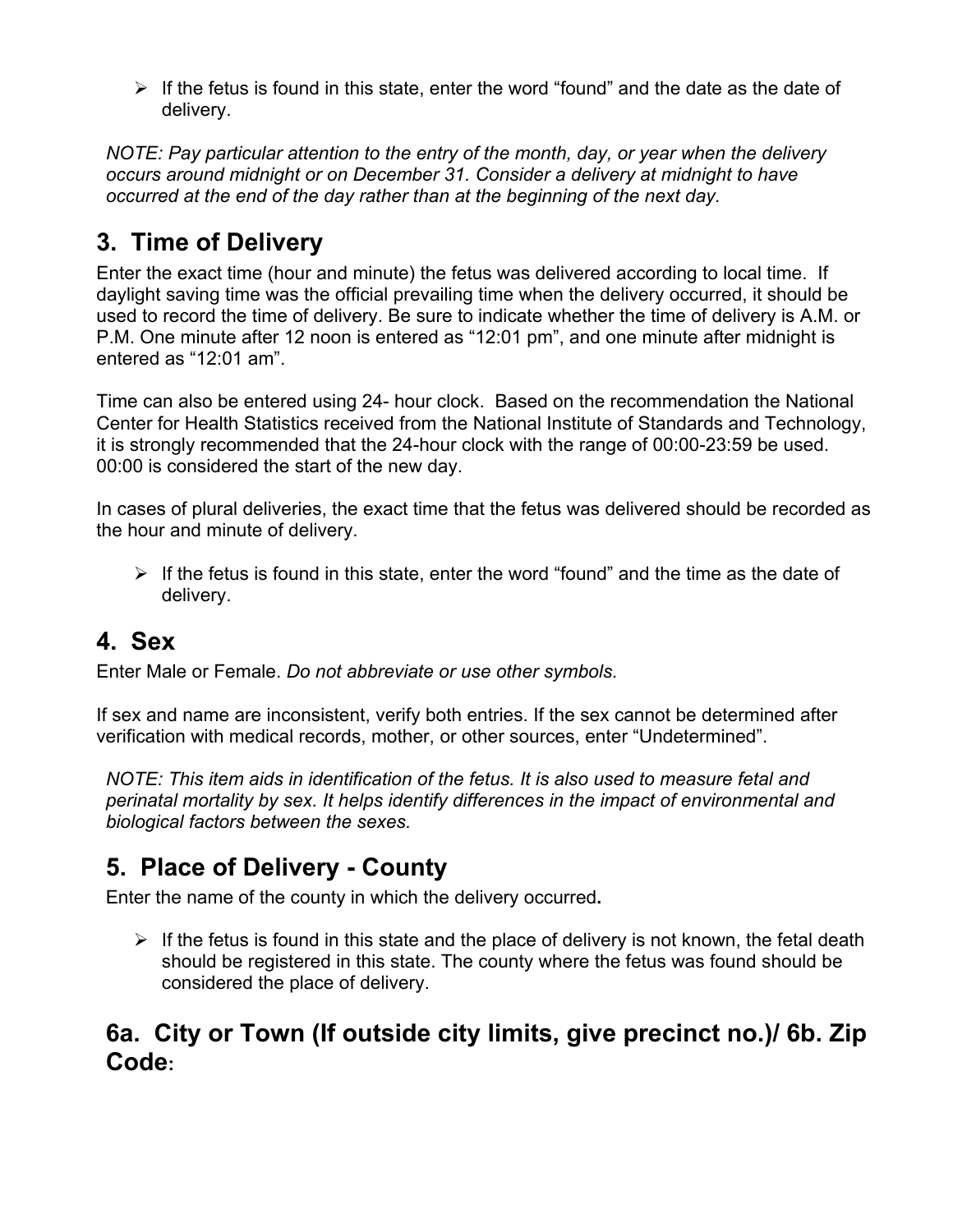Enter the name of the city and zip code in which the delivery occurred. If outside the city limits, enter the justice of the peace precinct number. Spell out the word "Precinct"; do not abbreviate.

- $\triangleright$  If the delivery occurred in a moving vehicle in the United States and the fetus was first removed in Texas, complete a fetal death certificate showing Texas as the place of delivery. The location of the facility of destination should be used in completing items 6a, 6b, 8a and 8b. "En Route" should be entered in field 8b, followed by the name of the facility.
- $\triangleright$  For a delivery occurring at sea, Item 6a should show the place of event as "At Sea", and give the name of the vessel, along with the latitude and longitude where the delivery occurred. It is important that the certificate contain some citation of the page and volume number of the ship's log. For a delivery occurring in international airspace, complete a Certificate of Fetal Death, but enter the actual place of delivery insofar as it can be determined.
- $\triangleright$  If a fetus is found in this state and the place of delivery is not known, the city where the fetus was found should be considered the place of delivery.

### **Plurality—Delivery Order**

#### **7a. Number delivered:**

Specify the delivery as single, twin, triplet, quadruplet, etc.

#### **7b. Sequence**:

Specify the order in which the infant being reported was delivered: first, second, etc.

 $\triangleright$  When a plural delivery occurs, prepare and file a separate certificate for each infant or fetus. File certificates relating to the same plural delivery at the same time. However, if holding the completed certificates while waiting for incomplete ones would result in late filing, the completed certificates should be filed first.

*NOTE: These items are related to other items on the certificate (for example, period of gestation and birth weight) that have important health implications.* 

### **Place of Delivery**

#### **8a. Place of Delivery:**

Check the place where the delivery occurred. Delivery in places of business or public places are examples of "Other". If "Other" is marked, enter the name of the other place.

If the delivery occurred in a moving vehicle, mark the box corresponding to the type of place where the fetus was first removed from the vehicle.

- $\triangleright$  If a fetus is found in this state and the place of delivery is not known, the place where the fetus was found should be considered the place of delivery.
- $\triangleright$  A birthing center located in and operated by a hospital is considered part of the hospital and events should be reported as occurring in the hospital. Licensed birthing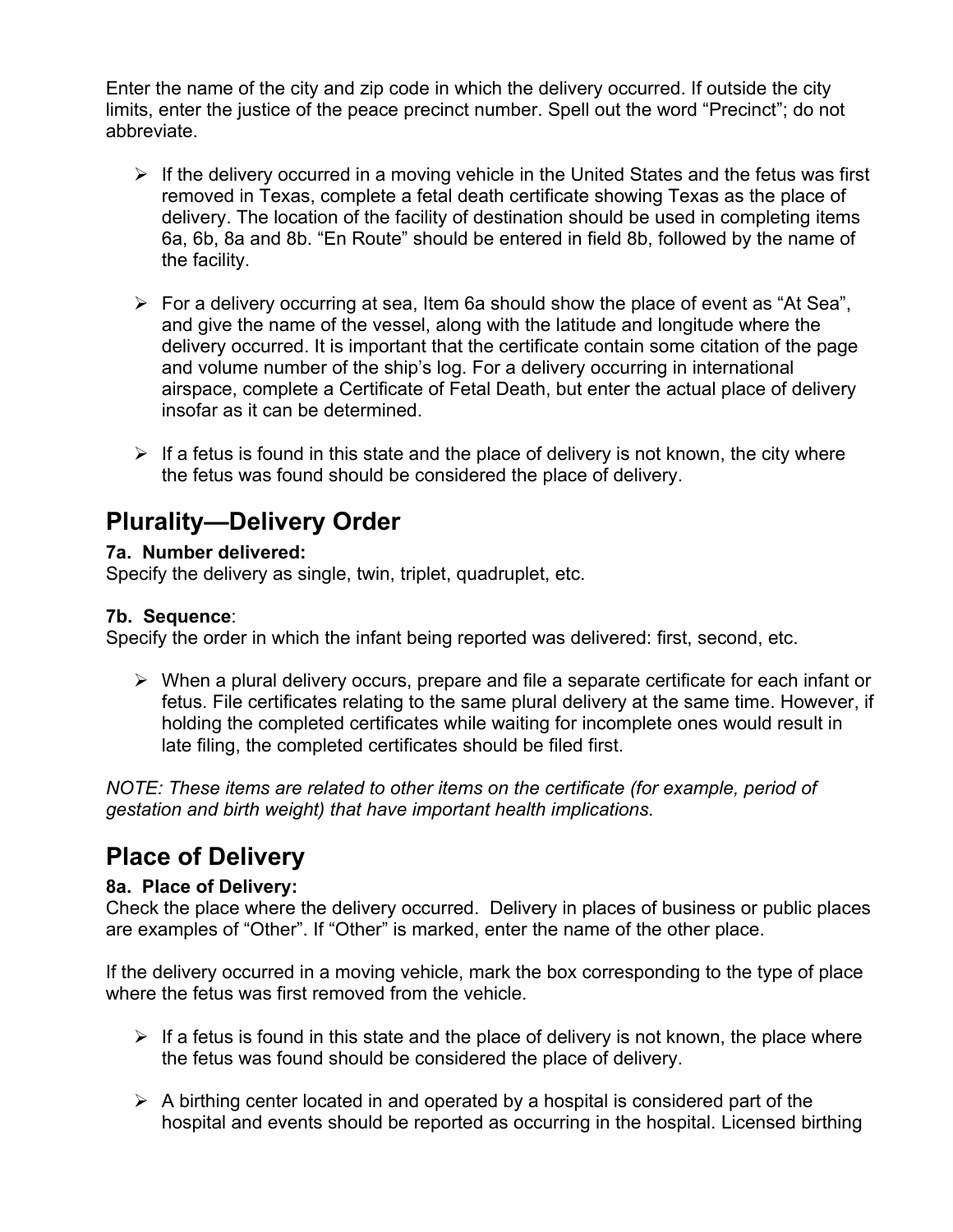centers include those facilities that are operated independently from hospitals (autonomously). The "Clinic/Doctor's Office" category includes other non-hospital outpatient facilities where deliveries occasionally occur.

*NOTE: This item identifies home deliveries, deliveries in licensed birthing centers, and deliveries in non-hospital clinics or physician's offices.* 

#### **8b. Name of Hospital or Birthing Center (If not in hospital, give street address):**

Enter the full name of the hospital in which the delivery occurred. It is very important to always be consistent in entering the hospital name, there should be no variations. If the delivery occurred in a vehicle en route to or upon arrival at a hospital, enter "En Route", followed by the name of the hospital.

- $\triangleright$  If the delivery occurred at home, enter the house number and street name of the place where the delivery occurred. If the delivery occurred at some place other than those described above, enter the number and street name of the location.
- $\triangleright$  If the delivery occurred in a vehicle that was not en route to a facility, enter as the place of delivery the address where the fetus was first removed from the vehicle.
- $\triangleright$  If a fetus is found in this state, enter the place where the fetus was found should be considered the place of delivery.

### **9. Mother's Current Legal Name**

#### **First Name:**

Enter the mother's first name.

#### **Middle Name:**

Enter the mother's middle name. If there is no middle name, leave this item blank, do not enter NMI, NMN, etc.

#### **Last Name:**

Enter the mother's current last name. This item will still need to be completed even if the name is the same as in Item 11.

 $\triangleright$  If a fetus is found in this state and the mother's legal name is not known, enter "Unknown".

### **10. Mother's Date of Birth**

Enter the exact month, day and year that the mother was born. Use numbers (mm/dd/yyyy). If not known, enter "Unknown"; if exact day is not known enter the month and year only, e.g. mm/yyyy.

# **11. Mother's Name Prior to First Marriage**

### **First Name:**

Enter the mother's first name. **If the fetus was found, enter "Unknown".**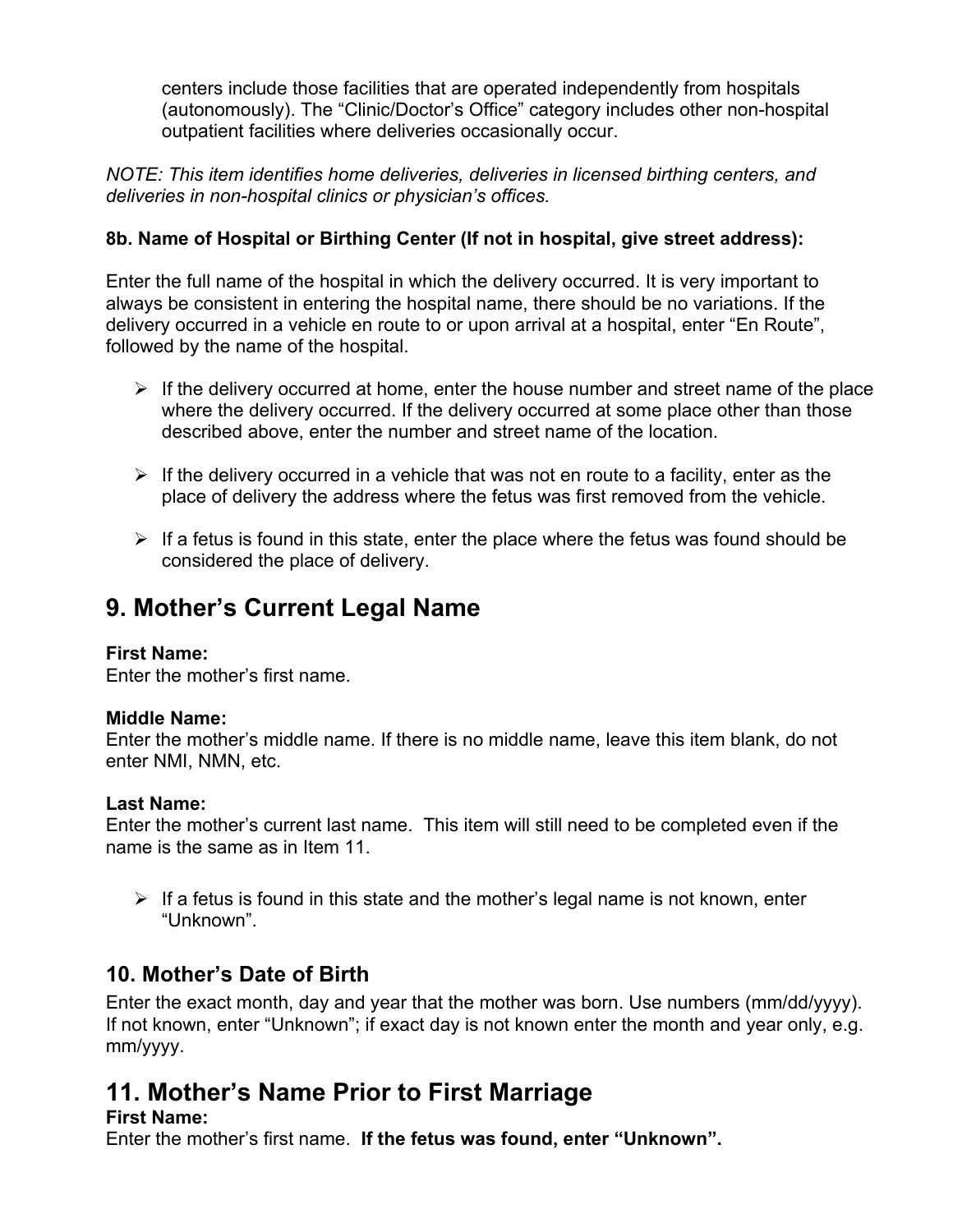#### **Middle Name:**

Enter the mother's middle name. If there is no middle name, leave this item blank, do not enter NMI, NMN, etc.

#### **Last Name:**

Enter the mother's maiden surname name. This would be the name that is listed on her birth certificate. This item will still need to be completed even if the name is the same as in Item 9.

 $\triangleright$  If a fetus is found in this state and the mother's name prior to first marriage is not known, enter "Unknown".

*NOTE: The mother's maiden surname is important because it remains constant throughout her life, in contrast to other names, which may change because of marriage or divorce.* 

### **12. Birthplace**

Enter the mother's place of birth. If the mother was born in the United States, enter the name of the state. If the mother was born in a foreign country or a U.S. territory, enter the name of the country or territory.

- $\triangleright$  If the mother's place of birth is not known, enter "Unknown".
- ¾ If the mother was born in the United States or a U.S. Territory, but the exact state or territory is unknown, enter "United States".
- $\triangleright$  If the mother was born in a foreign country but the country is not known, enter "Foreign".

*NOTE: This item provides information on recent immigrant groups, such as Asian and Pacific Islanders, and is used for tracing family histories. It is also used to compare the childbearing characteristics of women who were born in the United States with those of foreign-born women.* 

# **13a-g Mother's Residence**

The mother's residence is the place where her household is located. This is not necessarily the same as her home state, voting residence, mailing address, or legal residence. The state, county, city and street address should be for the place where the mother actually lives. Never enter a temporary residence, such as one used during a visit, business trip or vacation. Residence for a short time at the home of a relative, friend, or home for unwed mothers for the purpose of awaiting the birth of the child is considered temporary and should not be entered here. However, place of residence during a tour of military duty or during attendance at a college is not considered temporary and should be entered on the certificate as the mother's place of residence.

### **13a. Mother's Residence—State:**

If the mother is a U.S. resident, enter the U.S. state or territory where the mother lives. If the state is not known, enter "Unknown". Do not put "U.S.", "United States", etc.

If the mother is a Canadian resident, enter the name of the province or territory followed by "Canada". (exp. "British Columbia/Canada")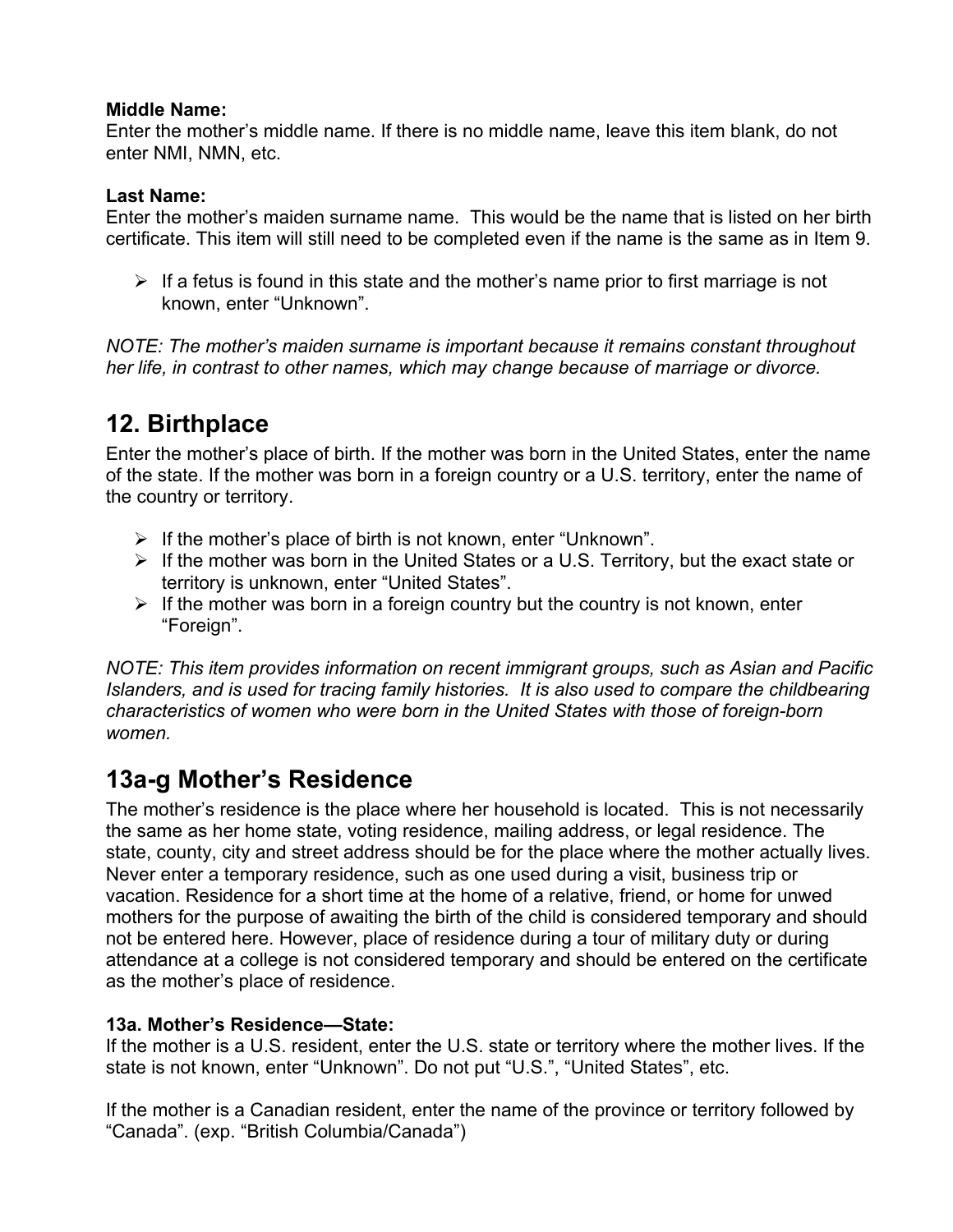If the mother is not a resident of the U.S., enter the name of the county of residence.

#### **13b. County:**

Enter the name of the county in which the mother lives. Leave this blank if the mother is not a U.S. resident.

#### **13c. City, Town, or Location:**

Enter the city, town, or location in which the mother resides. Enter precinct number if no city is available.

#### **13d. Street Address or Rural Location:**

Enter the number and street name of the mother's residence, rural route number, or description that will aid in identifying the location.

#### **13e. Apt No.**

Enter the apartment or room number of the mother's residence. Leave this blank if not applicable.

#### **13f. Zip Code**

Enter the zip code for the mother's residence. If not known, enter "Unknown".

#### **13g. Inside City Limits?**

Mark "Yes" if the location entered in 10c is incorporated and if the mother's residence is inside its boundaries; otherwise mark "No."

*NOTE: Statistics on fetal deaths are tabulated by place of residence of the mother. This makes it possible to compute fetal and perinatal death rates based on the population residing in that area. These data are used in planning for and evaluating community services and facilities, including maternal and child health programs. "Inside City Limits" is used to properly assign residence to either the city or the remainder of the county.* 

### **14. Father's Name**

Enter the father's name if one is provided; otherwise leave blank.

¾ No Acknowledgement of Paternity form (VS-159.1) is needed or required to list the father. Completing this item does not reflect or establish paternity.

#### **First Name:**

Enter the father's first name.

#### **Middle Name:**

Enter the father's middle name. If there is no middle name leave this item blank, do not enter NMI, NMN, etc.

#### **Last Name:**

Enter the father's last name. Enter any suffixes following the last name.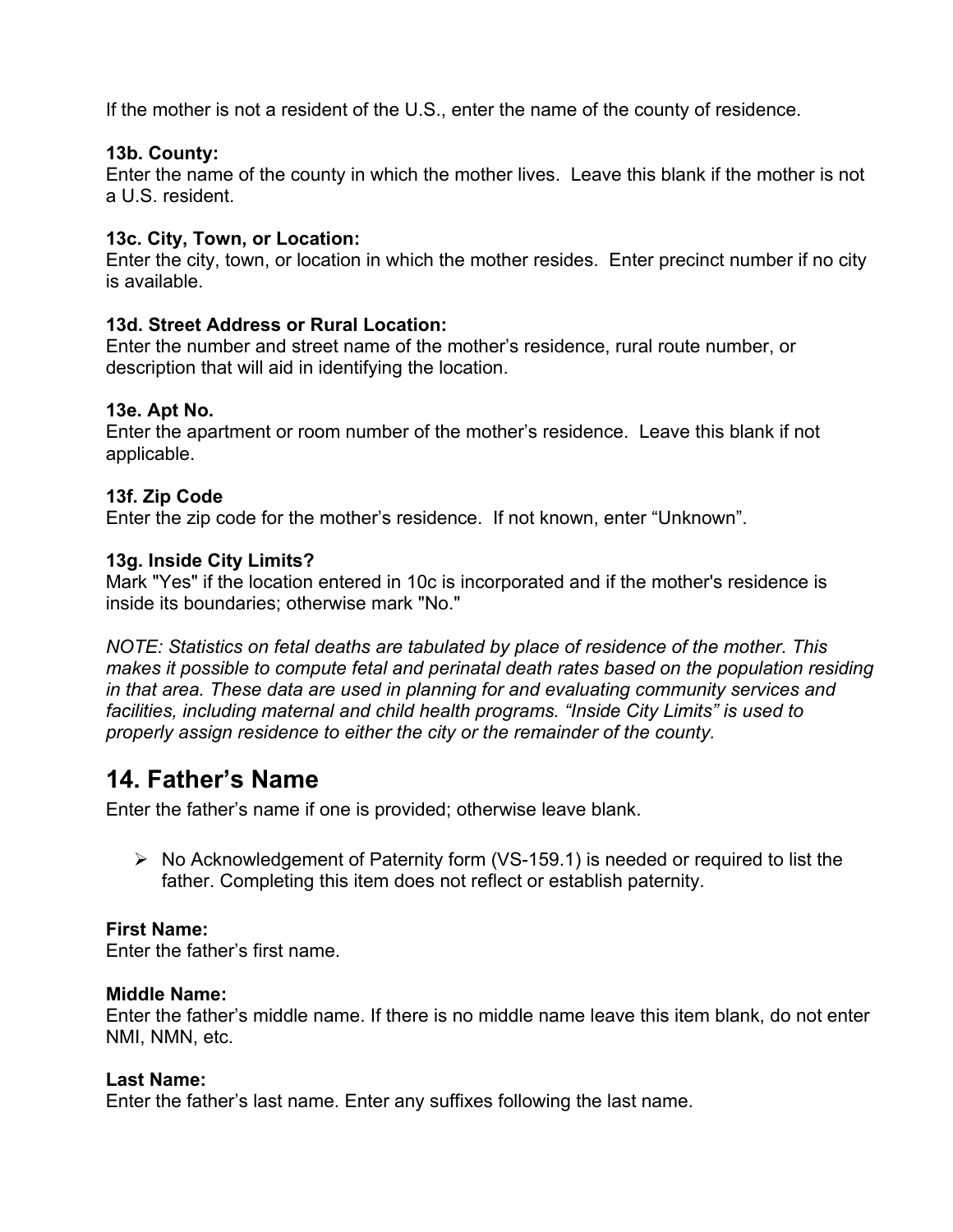$\triangleright$  If a fetus is found in this state, leave the father's name blank.

# **15. Father's Date of Birth**

Enter the exact month, day and year that the father was born. Use numbers or abbreviations, e.g., MM-DD-YY. If not known, enter "Unknown"; if exact day is not known enter the month and year only, e.g., mm/yyyy.

# **16. Birthplace (State, Territory, or Foreign County)**

Enter the father's place of birth. If the father was born in the United States, enter the name of the state. If the father was born in a foreign country or a U.S. territory, enter the name of the country or territory.

- $\triangleright$  If the father's place of birth is not known, enter "Unknown".
- $\triangleright$  If the father was born in the United States or a U.S. Territory, but the exact state or territory is unknown, enter "United States".
- $\triangleright$  If the father was born in a foreign country, but the country is unknown, enter "Foreign".

*NOTE: This item provides information on recent immigrant groups, such as Asian and Pacific Islanders, and is used for tracing family histories.* 

# **17a-b. Attendant Information**

### **17a. Attendant's Name and Mailing Address**

Print the full name and mailing address of the person in attendance at the delivery. Enter the street and number, city or town, state and zip code.

- $\triangleright$  Emergency room physicians are considered to be the attending physician when a fetus is delivered "En Route" to the facility if no other attendant can be identified or located for signature.
- $\triangleright$  If a fetus is found in this state, enter the name of the certifier in item 18 as the attendant.

### **17b. Type of Attendant**

Mark the appropriate box to identify the attendant's title: M.D. (Doctor of Medicine), D.O. (Doctor of Osteopathy), C.N.M. (Certified Nurse-Midwife), Midwife, or Other. If "Other" is marked, enter the title of the attendant to the right of the "Other (Specify)" box. Examples of "Other" are father, mother, grandmother, aunt, paramedic, Emergency Medical Technician, policeman.

# **18a-b. Certifier Information**

### **18a. Certifier**

Obtain the signature of the individual accepting the responsibility of certifying that "to the best of my knowledge, the fetus was delivered at the time, date, and place as shown and fetal death was due to the cause(s) as stated:" on the certificate. The certifier may be either the attending physician at the time of delivery or the medical examiner/justice of the peace. Signatures must be written in permanent blue or black ink. [HSC §191.025(d)]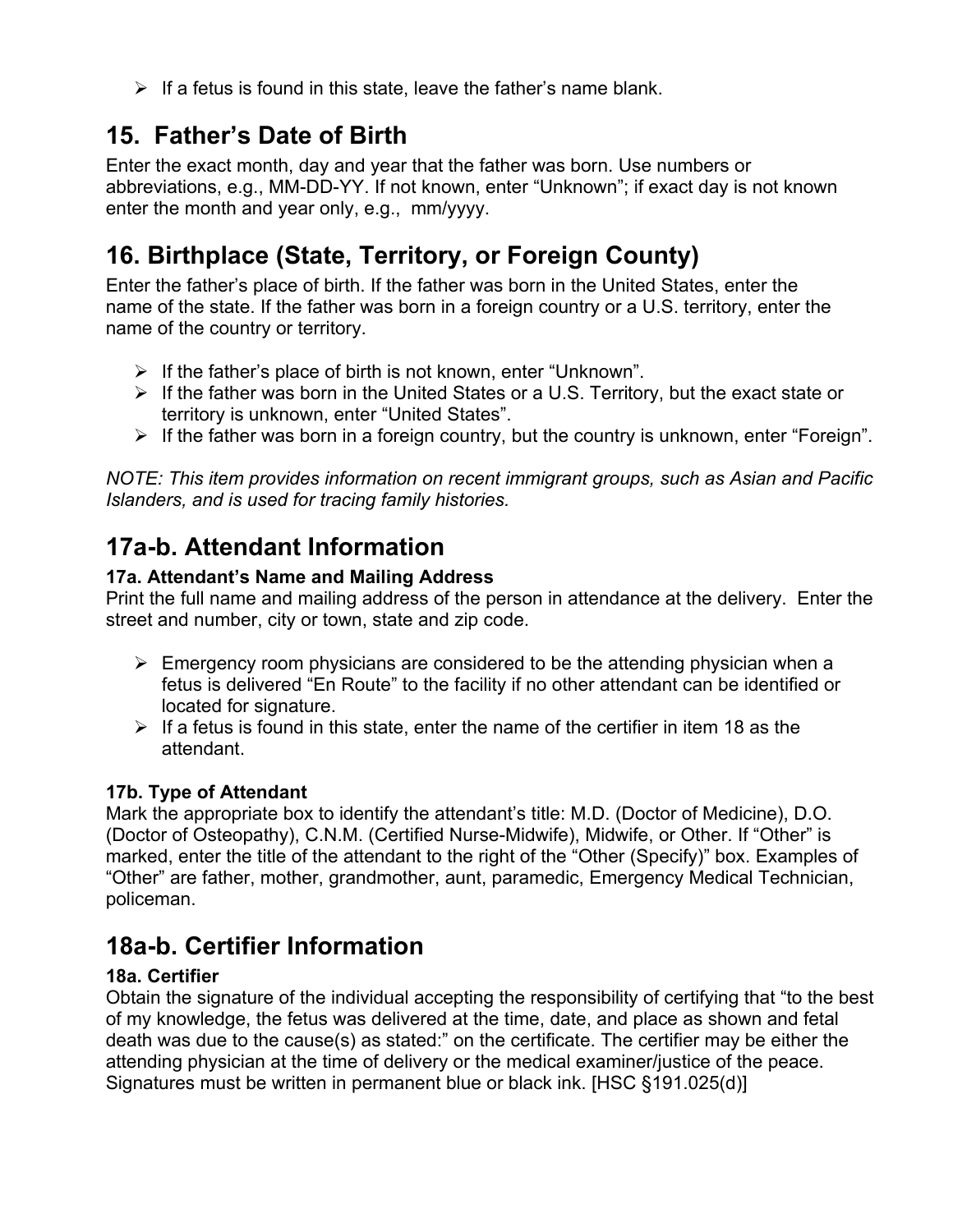$\triangleright$  A midwife or certified nurse-widwife may be listed as an attendant on the fetal death certificate; however they may **not** be listed as the certifier. Only a physician, medical examiner, or justice of the peace may be listed as the certifier on the fetal death certificate. In some cases the county judge may certify the delivery and when the justice of the peace is not available to conduct an inquest. The county judge should be notified only in cases that require an inquest. [CCP Art. 49.07(C)]

#### **18b. Type of Certifier**

Mark the appropriate box indicating whether the certifier is a physician, a medical examiner, or a justice of the peace (acting as coroner).

### **19–24. Disposition**

#### **19. Method of Disposition**

Check the box(es) corresponding to the method of disposition of the fetus. Removal from state indicates the body was removed or shipped out of Texas for burial or other disposition. Only one box should be marked.

If the fetus is to be used by a hospital, medical or mortuary school for scientific or educational purposes, check "Donation" and specify the name and location of the institution in items 22, 23, 24 and 25. "Donation" refers only to the entire fetus, not to individual organs.

 $\triangleright$  The remains are to be handled under the provisions of special or pathological wastes, mark "Other" and enter "Hospital Disposition".

#### **20. Signature and License Number of Funeral Director or Person Acting as Such**

The funeral service licensee or other person first assuming custody of the fetus and charged with the responsibility for completing the fetal death certificate must sign in permanent blue or black ink. Rubber stamps or facsimile signatures are not permitted. [HSC §191.025(d)]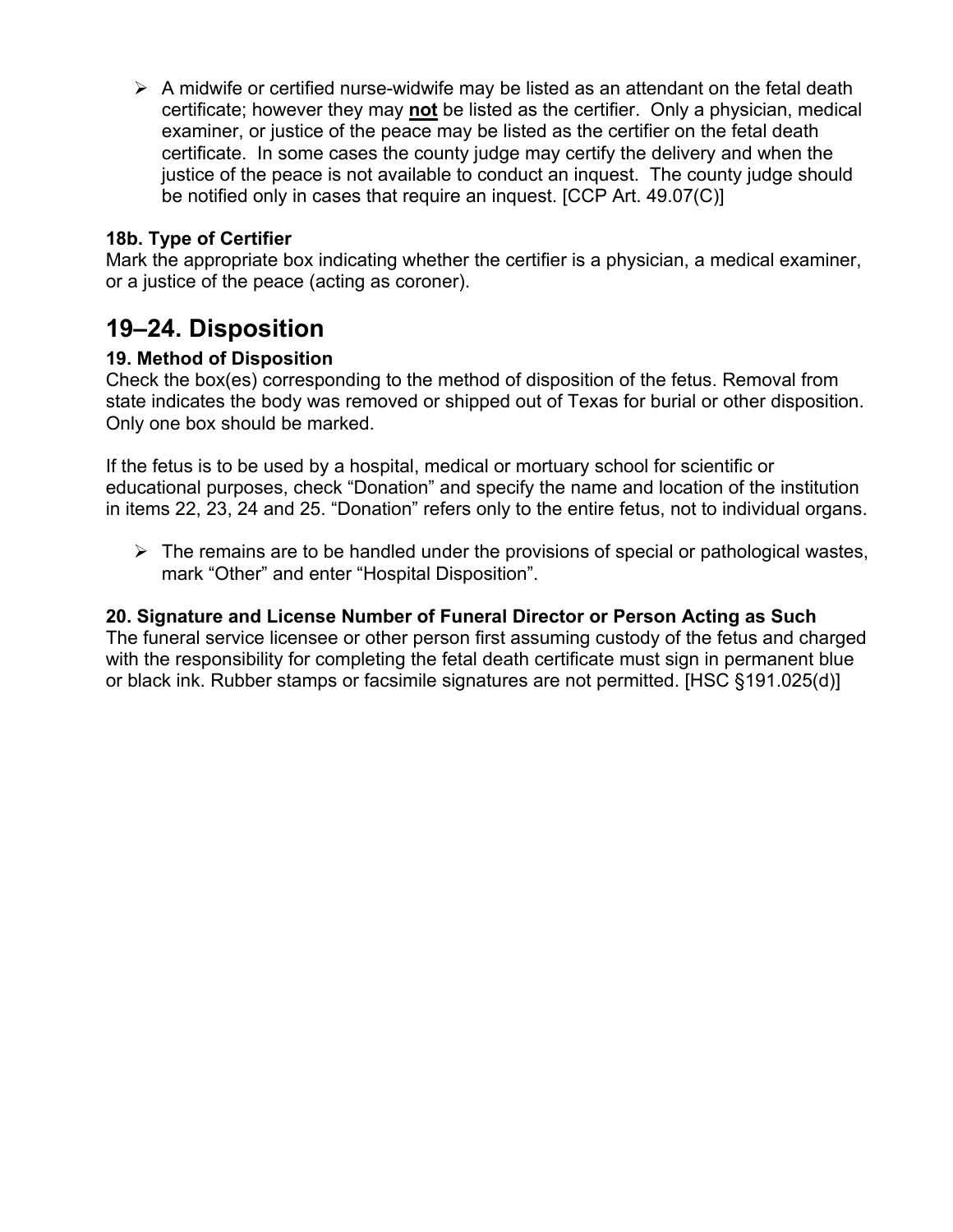#### **21. Unknown, Section, Block, Lot, Space:**

Enter the appropriate information for Section, Block, Lot and Space (niche) to indicate the location of the burial plot. If the cemetery has no designation of the actual location, mark "Unknown". Do not leave this item incomplete.

- $\triangleright$  If the cemetery has some designation such as Section, but no Block, Lot, or Space, enter the Section information and leave the other items blank.
- $\triangleright$  When designating the location of cremains that are placed in a columbarium, use the spaces in this item that most closely match. The columbarium may not designate specific locations in the same manner described on the death certificate, for example, wing, section, row, lot, space, niche, etc.
- $\triangleright$  If the cremains are given to the family for disposition, mark "Unknown".
- $\triangleright$  If the fetus is to be used by a hospital, medical or mortuary school for scientific or educational purposes, mark "Unknown".

#### **22. Place of Disposition (Name of Cemetery, Crematory, or Other Place):**

Enter the name of the cemetery, crematory, or other place of disposition.

- $\triangleright$  If the body is cremated and the cremains are to be permanently entombed or buried, enter the name of the crematory and the name of the cemetery, mausoleum, columbarium, or location where the cremains will be permanently placed.
- $\triangleright$  If the cremains are given to the family for disposition, enter only the name of the crematory.
- $\triangleright$  If the body is being shipped to a foreign country and the location (city or town) is known, but no information is available regarding the name of the cemetery, enter only the name of the city or town.
- $\triangleright$  If the fetus is to be used by a hospital, medical or mortuary school for scientific or educational purposes, enter the name of that institution.
- $\triangleright$  If the disposition of the fetus is handled by the hospital under the provisions of special or pathological wastes, enter the name of the institution as the place of disposition.

### **23. Location (City/Town, State)**

Enter the name of the city, town, or village and the state (if out of state), or foreign country where the place of disposition is located.

 $\triangleright$  If the body is to be used by a hospital, medical or mortuary school for scientific or educational purposes, enter the location of that institution.

*NOTE: This information indicates whether the fetus was properly disposed of as required by law. It also serves to locate the fetal remains in case of exhumation, autopsy, or transfer.* 

### **24. Name of Funeral Facility [PROBLEM WITH FORMATTING]**

Enter the name of the funeral facility or the name of the person acting as funeral director.

- $\triangleright$  If the body is to be used by a hospital, medical, or mortuary school for scientific or educational purposes, enter the name of that institution.
- $\triangleright$  If the disposition of the fetus is handled by the hospital under the provisions of special or pathological wastes, enter the name of that institution.
- $\triangleright$  If the person named in item 20 is not a funeral director, enter the name of that person.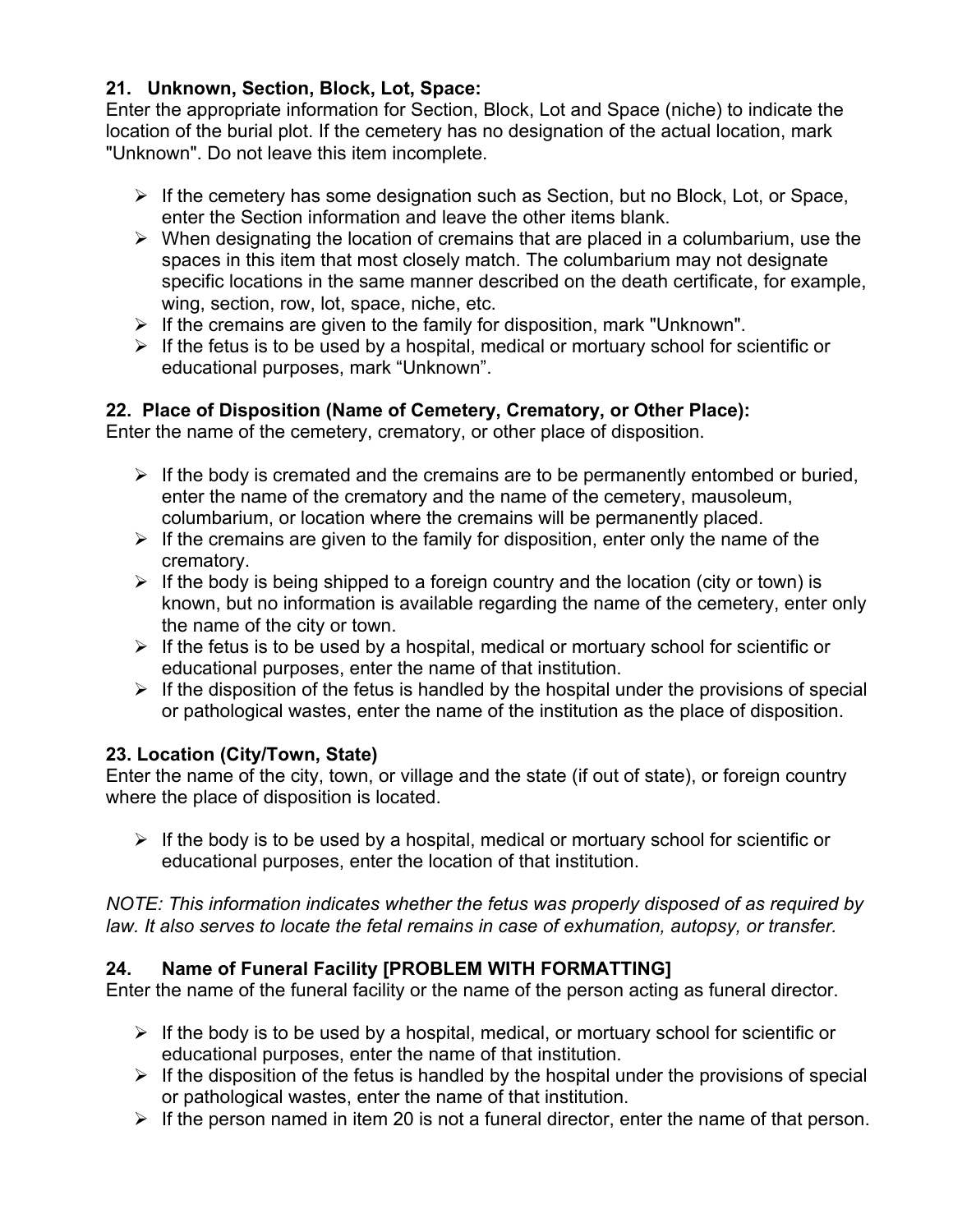**25. Complete Address of Funeral Facility (Street and Number, City, State, Zip Code)**  Enter the complete address of the funeral facility.

- $\triangleright$  If the body is to be used by a hospital, medical, or mortuary school for scientific or educational purposes, enter the address of that institution.
- $\triangleright$  If the disposition of the fetus is handled by the hospital under the provisions of special or pathological wastes, enter the address of that institution.
- $\triangleright$  If the person named in item 20 is not a funeral director, enter the address of that person.

### **26a & 26b. Cause of Fetal Death**

*Physician/Medical Examiner* 

The cause-of-death section consists of two parts. The initiating cause/condition (26a) is for reporting a single condition that most likely began the sequence of events resulting in the death of the fetus. Other significant causes or conditions (26b) include all other conditions contributing to death. These conditions may be conditions that are triggered by the initiating cause (26a) or causes that are not among the sequence of events triggered by the initiating cause (26a).

The cause-of-death information should be your best medical opinion. Report a specific condition in the space most appropriate to the given situation. A condition can be listed as "probable" even if it has not been definitively diagnosed. In reporting the causes of fetal death, conditions in the fetus or patient, or of the placenta, cord, or membranes, should be reported if they are believed to have adversely affected the fetus.

Cause of fetal death should include information provided by the pathologist if tissue analysis, autopsy, or another type of postmortem exam was done. If microscopic exams for a fetal death are still pending at the time the report is filed, the additional information should be reported to the registrar as soon as it is available.

Cause-of-death is used for medical and epidemiological research on disease etiology and evaluating the effectiveness of diagnostic and therapeutic techniques. It is a measure of health status at local, state, national, and international levels.

### *Possible Solutions to Common Problems in Death Certification*

#### **Uncertainty:**

Often several acceptable ways of writing a cause-of-death statement exist. Optimally, a certifier will be able to provide a simple description of the initiating cause and other contributing causes that is etiologically clear and to be confident that this is correct. However, realistically, description of the process is sometimes difficult because the certifier is not certain.

In this case, the certifier should think through the causes about which he/she is confident and what possible etiologies could have resulted in these conditions. The certifier should select the causes that are suspected to have been involved and use words such as "probable" or "presumed" to indicate that the description provided is not completely certain. Causes of death on the fetal death report should not include terms such as prematurity without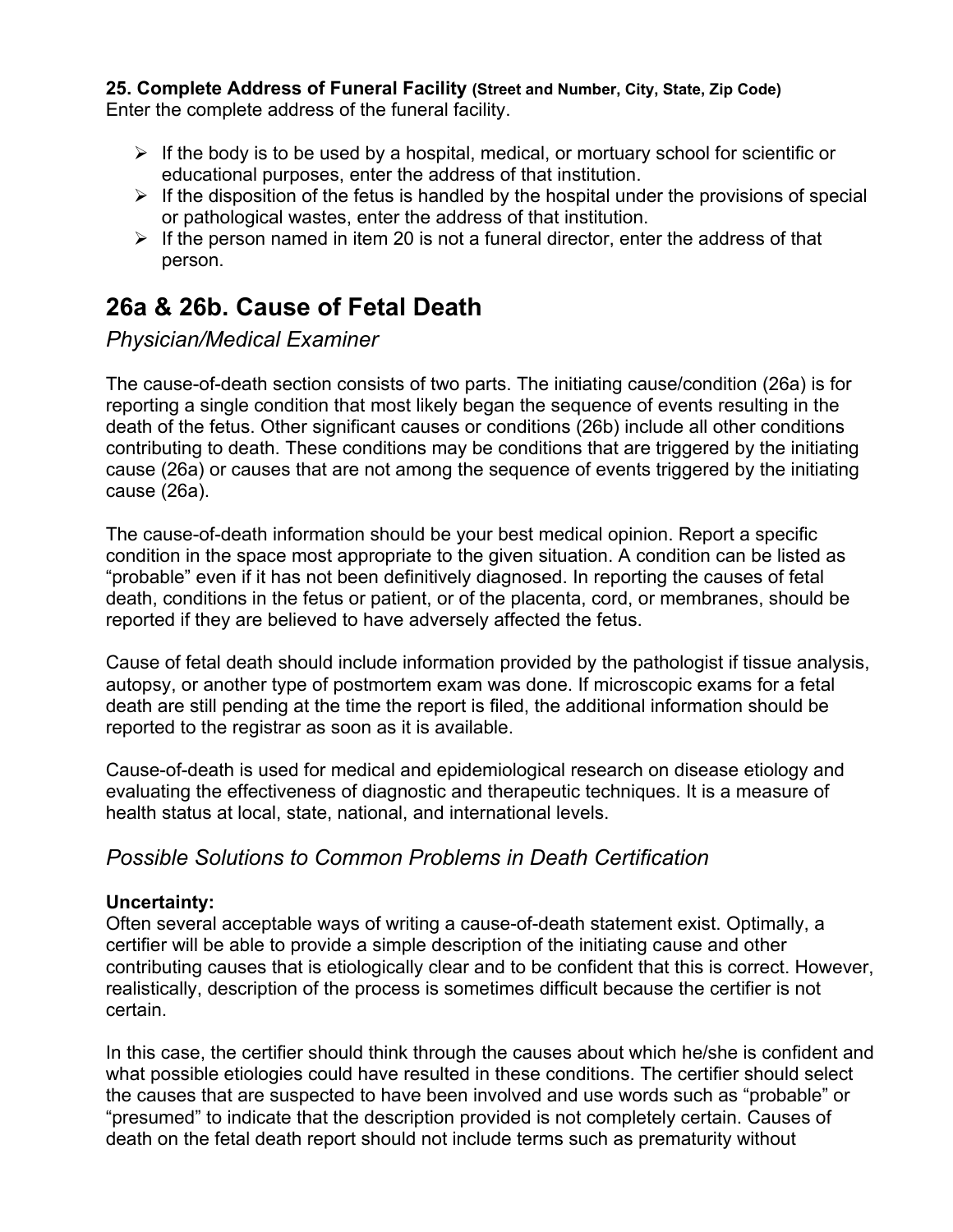explaining the etiology because they have little value for public health or medical research. Reporting a cause of fetal death as unknown should be a last resort.

When a number of conditions or multiple organ/system failure resulted in death, the physician, medical examiner, or justice of the peace should choose a single condition which most likely began the sequence of events resulting in the fetal death and list the other conditions in 26b of the certification section. "Multiple system failure" could be included as an "other significant cause or condition" but also specify the systems involved to ensure that the detailed information is captured. Maternal conditions may have initiated or affected the sequence that resulted in a fetal death. These maternal conditions should be reported in the cause-of-death statement in addition to the fetal causes.

#### **Avoid ambiguity:**

Most certifiers will find themselves, at some point, in the circumstance in which they are unable to provide a simple description of the process of death. In this situation, the certifier should try to provide an initiating condition, qualify the causes about which he/she is uncertain, and be able to explain the certification chosen.

# **27. Weight of Fetus (Grams Preferred, Specify Units)**

Whenever possible, weigh and report the fetal weight in grams. Report weight in pounds and ounces (lb/oz) only if weight in grams is not available. Do not convert from one measure to the other. Please specify whether weight is in grams or lb/oz. Round fractional grams to the nearest gram, and fractional ounces to the nearest ounce.

*NOTE: This is the single most important characteristic associated with perinatal mortality. It is also related to prenatal care, socioeconomic status, marital status, and other factors surrounding the birth. Consequently, it is used with other information to plan for and evaluate the effectiveness of health care.* 

### **28. Obstetric Estimate of Gestation at Delivery**

Enter the obstetric estimate of the gestation of the fetus. If obstetric estimate of gestation is not known, enter "Unknown". Do not complete this item based on the date of delivery of the fetus and the patient's date of last menstrual period. It should be based on all parinatal factors and assessments such as ultra sound, but not the neonatal exam.

### **29. Estimated Time of Fetal Death**

Mark the most appropriate box.

### **30. Was An Autopsy Performed?**

Mark "Yes" if a partial or complete autopsy was performed or is being performed at the time of filing or the fetal death record. Mark "Planned" if an autopsy is not being performed at the time of the filing of the fetal death record but one is going to be performed. Enter "No" if no autopsy has been performed and no autopsy is planned.

*NOTE: An autopsy is important in giving additional insight into the conditions that led to death. This additional information is particularly important in arriving at the immediate and underlying causes in violent deaths.*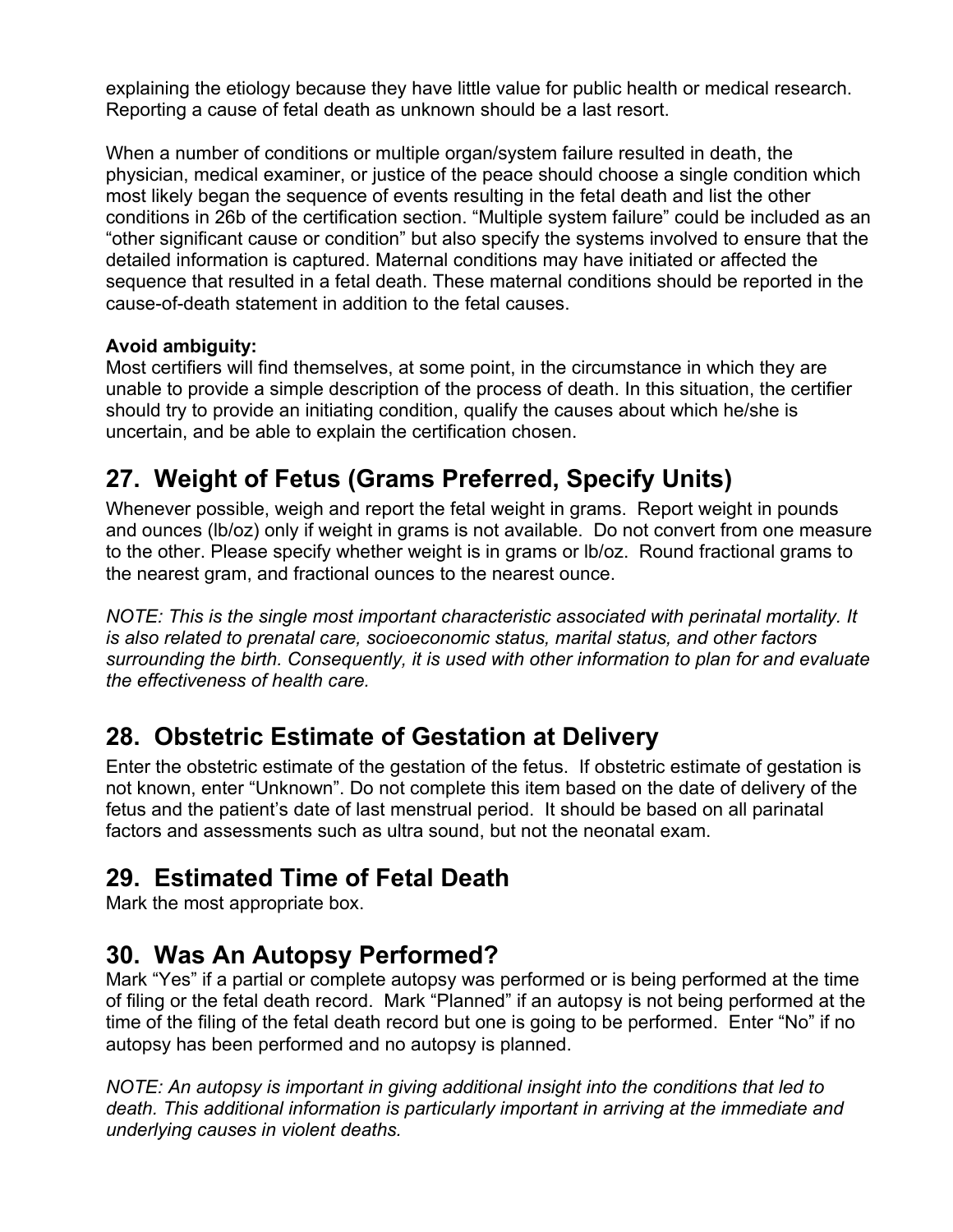# **31. Was a Histological Placental Examination Performed?**

Mark "Yes" if a Histological Placental Examination was performed or is being performed at the time of filing. Mark "Planned" if a Histological Placental Examination is not being performed at the time of the filing of the fetal death record but one is going to be performed. Enter "No" if no Histological Placental Examination has been performed and no Histological Placental Examination is planned.

### **32. Were Autopsy or Histological Placental Examination Results Used in Determining the Cause of Death?**

If items 30 and 31 are both "No", this item does not have to be completed.

### **33 a-c. Registrar Information**

The proper registrar is determined according to the place of death, not by place of disposition or location of the funeral home.

### **33a. Registrar's File Number**

The local registrar will enter the appropriate file number. The number will consist of the registrar's unique two-digit number (registration location number) and the file number, separated by dashes. The year may also be used if desired, and must be shown after the file number and preceded by a dash. The local registrar shall consecutively number certificates in separate series, beginning with the number "1" for the first certificate of each type in each calendar year. For example, a registrar assigned the number "02" would enter the following number for the first fetal death certificate completed in a year: "02-1". The use of leading zeros in the file number section is also permitted, e.g., "02-001." If the registrar wishes to use the year in the file number, it would read: "02-001-2007".

### **33b. Date Received by Local Registrar**

The local registrar will enter the date that the certificate is accepted and filed.

*NOTE: This item documents whether the certificate was filed within the time period specified by law.* 

### **33c. Signature of Local Registrar**

The local registrar for the district in which the event occurred will sign the certificate when it is accepted and filed. The signature may be either handwritten or a facsimile stamp, and must be written or stamped with blue or black ink. If the certificate is signed by a deputy registrar, the registrar's name (typed, printed, or facsimile stamp) should be followed by the deputy's signature and title: *Registrar's name*—by *Deputy's signature*, Deputy Registrar.

### **Confidential Information for Medical and Public Health Use**

Section 192.002 of the Texas Health and Safety Code states that the information and records held under the section entitled "For Medical and Health Use Only" are confidential and are not considered open records for the purpose of the open records law. That information may not be released or made public on subpoena or otherwise, except that release may be made for statistical purpose only, so that no person, patient, or facility is identified.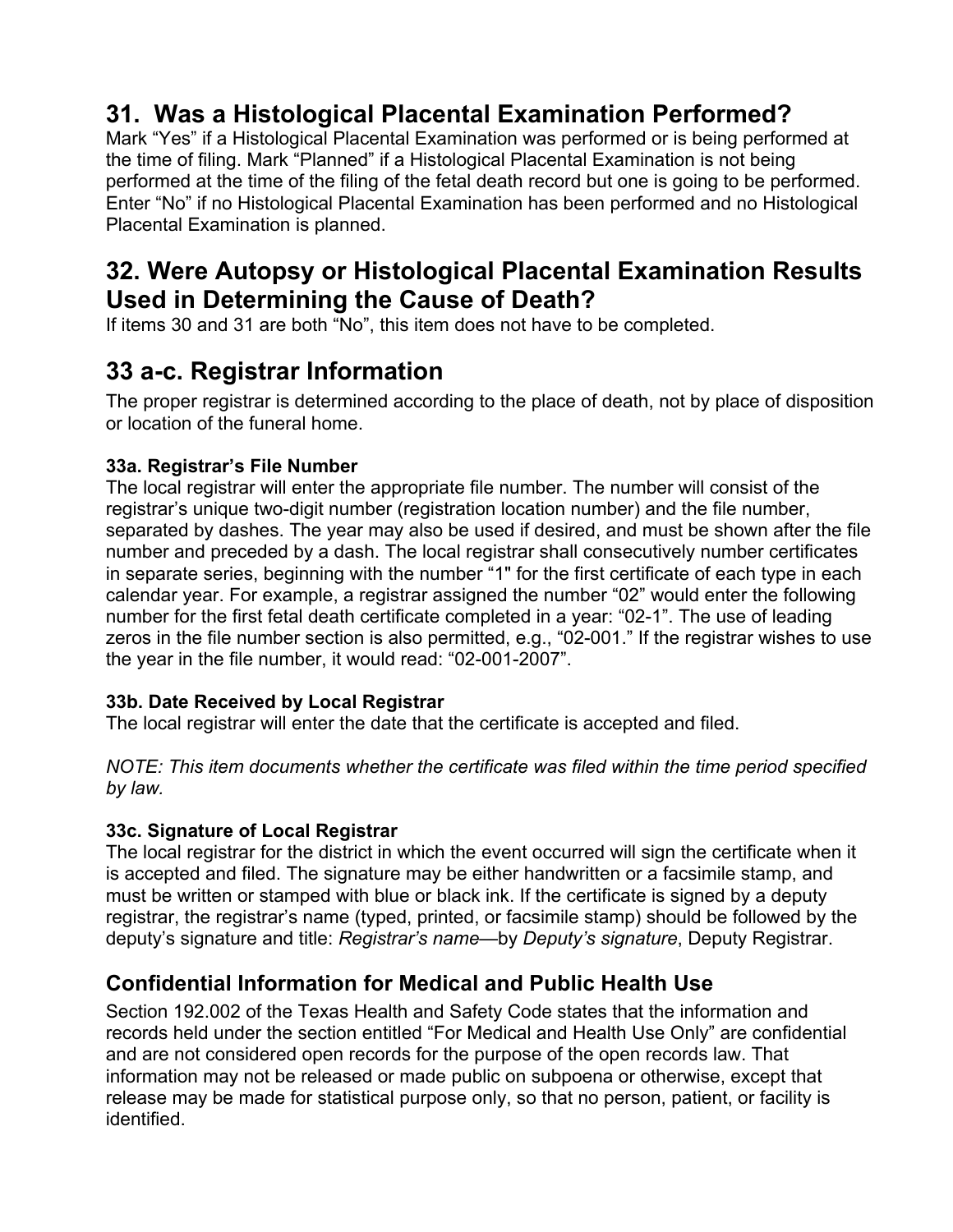A person commits an offense, a Class A misdemeanor, if the person knowingly discloses the medical or health information, or knowingly induces or causes another to disclose information.

### **34. Mother's Education**

mark the box that best describes the highest degree of level of school completed at the time of delivery.

### **35. Is Mother of Hispanic Origin?**

Mark the box that best describes whether the mother is Spanish/Hispanic/Latina. Mark the "No" box if decedent is not Spanish/Hispanic/Latina. Please check only one box.

### **36. Mother's Race**

Mark the box(es) that best describes the race(s) of the mother as she considers herself to be.

# **37a-e Pregnancy History**

*NOTE: These items are used to determine pregnancy frequencies and rates, which are important in studying trends in childbearing and child spacing. They are also useful in studying health problems associated with birth order; for example, first births to older women, and determining the relationship of delivery order to infant and perinatal mortality.* 

Please give consideration to the mother's right to privacy on issues related to previous pregnancies.

# **37a-c Live Births**

### *37a Now Living*

Enter the number of children born alive to this mother who are still living. If the mother has not had any live births, or if all live-born children have died, mark "None". Children who have been adopted or who have been given up for adoption may be reported or not reported according to the mother's wishes.

### *37b Now Dead*

Enter the number of children born alive to this mother who are no longer living. If the mother has not had any live births, or if all live-born children are currently living, mark "None". Children who have been adopted or who have been given up for adoption may be reported or not reported according to the mother's wishes.

### *37c Date of Last Live Birth (mm/yyyy)*

Enter the date of the last live birth for this mother in month and year format. If the answers to both items 37a and 37b are "None", leave this item blank.

 $\triangleright$  If this certificate is for the second delivery of a twin set, enter the date of birth for the first baby of the set, if it was born alive. Similarly for triplets or other multiple births, enter the date of birth of the previous live birth of the set. If all previously born members of a multiple set were born dead, enter the date of the mother's last delivery that resulted in live birth.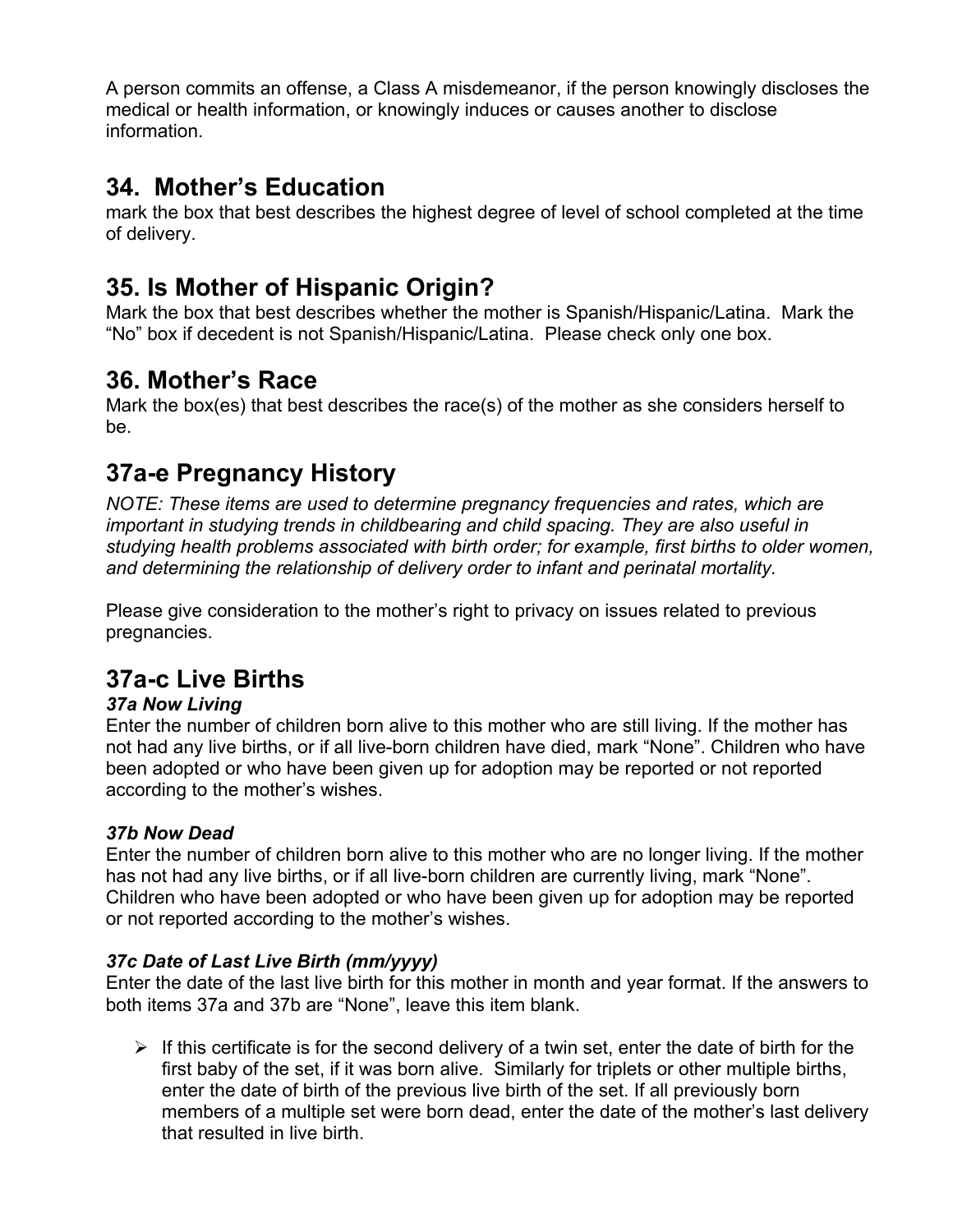# **37d-e Other Pregnancies Outcomes**

### *37d. Number*

Enter the number of previous pregnancies that did not result in a live birth, regardless of the length of gestation. Include all previous ectopic pregnancies, miscarriages, stillbirths, and spontaneous or induced abortions.

 $\triangleright$  Do not include this fetal death. Mark "None" if this is the first pregnancy for this mother or if all previous pregnancies have resulted in live births.

### *37e. Date Last Other Pregnancy Ended (mm/yyyy)*

Enter the ending date of the last pregnancy that did not result in a live birth, in month and year format (mm/yyyy). If the answer to 37d is "None", leave this item blank. If the answer to 37d is other than "None", but the date is not known, enter "Unknown".

 $\triangleright$  If this certificate is for the second birth of a twin set and the first was born dead, enter the date of delivery of that fetus. Similarly, for other multiple births, if any previous member of the set was born dead, enter the date of delivery of that fetus.

# **38. Cigarette Smoking Before and During Pregnancy**

For each time period, enter the number of cigarettes or the number of packs of cigarettes smoked. If none, enter "0".

### **39. Source of Prenatal Care**

Mark the appropriate box(es) to indicate all sources of prenatal care during this pregnancy. If the "Other" box is marked, enter the other source of prenatal care.

### **40. Mother's Height.**

If the mother's height is not known, enter "Unknown". Enter the patient's height in feet and inches. If the record indicates height in fractions such as 5 feet 6 ½ inches, truncate and enter 5 feet, 6 inches.

### **41. Mother's Prepregnancy Weight**

If the mother's prepregnancy weight is not known, enter "Unknown". Record weight in whole pounds only, do not include fractions.

### **42. Mother's Weight at Delivery**

If the mother's delivery weight is not known, enter "Unknown". Record weight in whole pounds only, do not include fractions.

### **43a-c Prenatal Care**

Enter the month, day, and year (mm/dd/yyyy) of the first prenatal visit, last prenatal visit, and number of prenatal visits.

Complete all parts of the date that are available. If it is not known whether the patient had prenatal care, or if she had care but the date of the first visit is not known, enter "Unknown".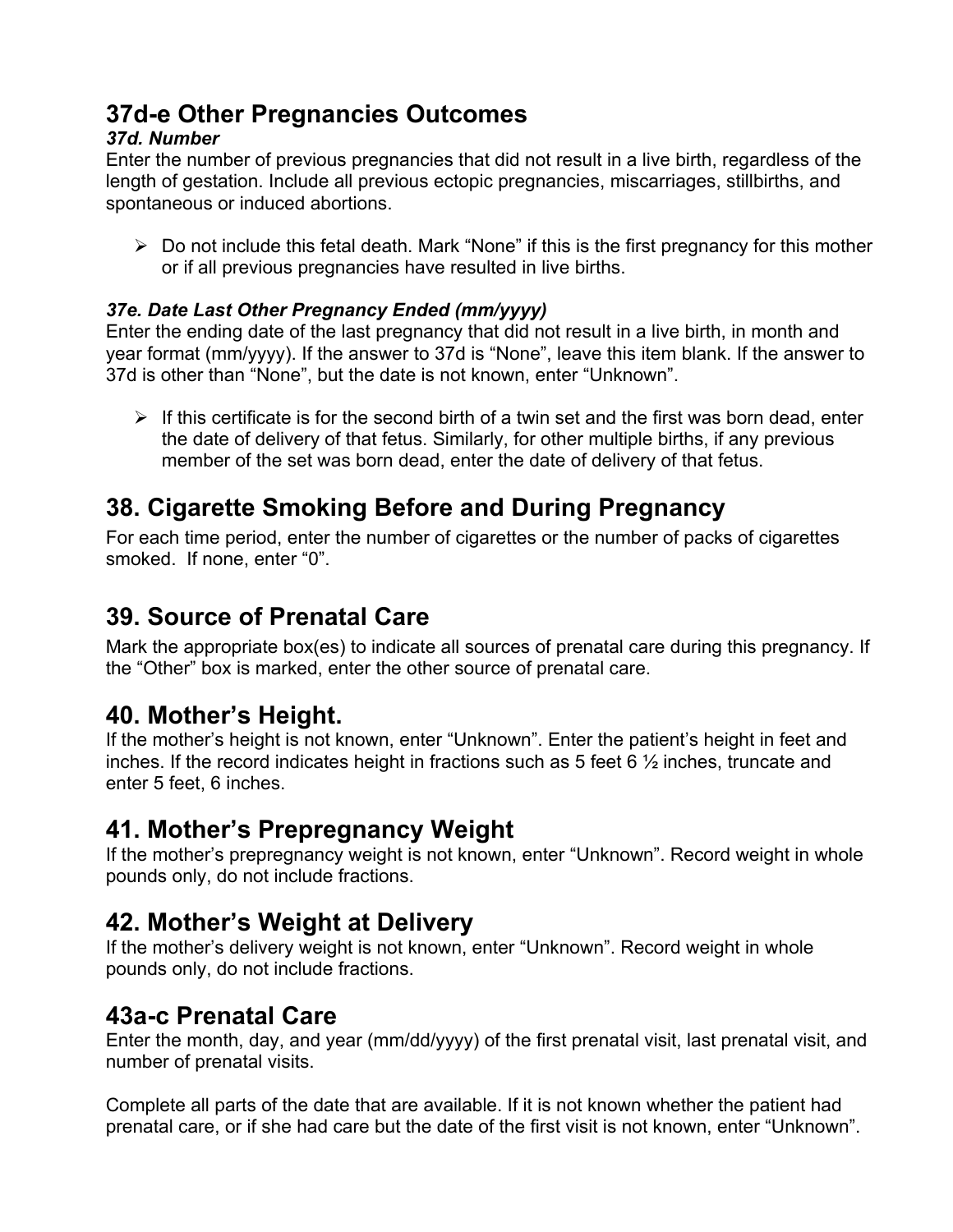If there was no prenatal care you must check the box stating "No Prenatal Care".

# **44. Date Last Normal Menses Began**

Enter the date of the mother's last normal menstrual period in mm/dd/yyyy format. If the day is unknown, enter only the month and year. If the entire date is not known, enter "Unknown".

*NOTE: This item, in conjunction with the date of birth, is used to determine length of gestation. A record with a plausible date that the Last Normal Menses Began provides a cross-check with length of gestation based on ultrasound or other techniques.* 

# **45. Did Mother get WIC food for herself during this pregnancy?**

This item is to be completed based on information obtained from the patient. Either the "Yes" or "No" box must be marked.

# **46. Mother Married (At delivery, conception, or anytime between?)**

If the mother is currently married or married at the time of conception or any time between conception and delivery, mark the "Yes" box.

If the mother is not currently married or was not married at the time of conception or any time between conception and delivery, mark the "No" box.

### **47. Mother Transferred For Maternal Medical Or Fetal Indications For Delivery?**

Mark the "No" box if this is the first facility the mother was admitted to for delivery. Mark the "Yes" box if the mother was transferred from one facility to another facility before the child was delivered and enter the name of the facility from which the mother was transferred.

If the mother was transferred during labor from the care of a documented midwife, mark the "Yes" box and type or print the word "Midwife", followed by the midwife's name.

If the mother was transferred more than once, enter the name of the last facility from which she was transferred.

*Transfer information is important in identifying high-risk deliveries and follow up on maternal and infant deaths.* 

# **48. Risk Factors in This Pregnancy (Check all that apply)**

The mother may have more than one risk factor, check all boxes that apply.

If the mother had none of the risk factors, check the "None of the above" box.

If it is not known if the patient had any of the risk factors, enter "Unknown".

### **49. Infections Present And/Or Treated During This Pregnancy (Check all that apply)**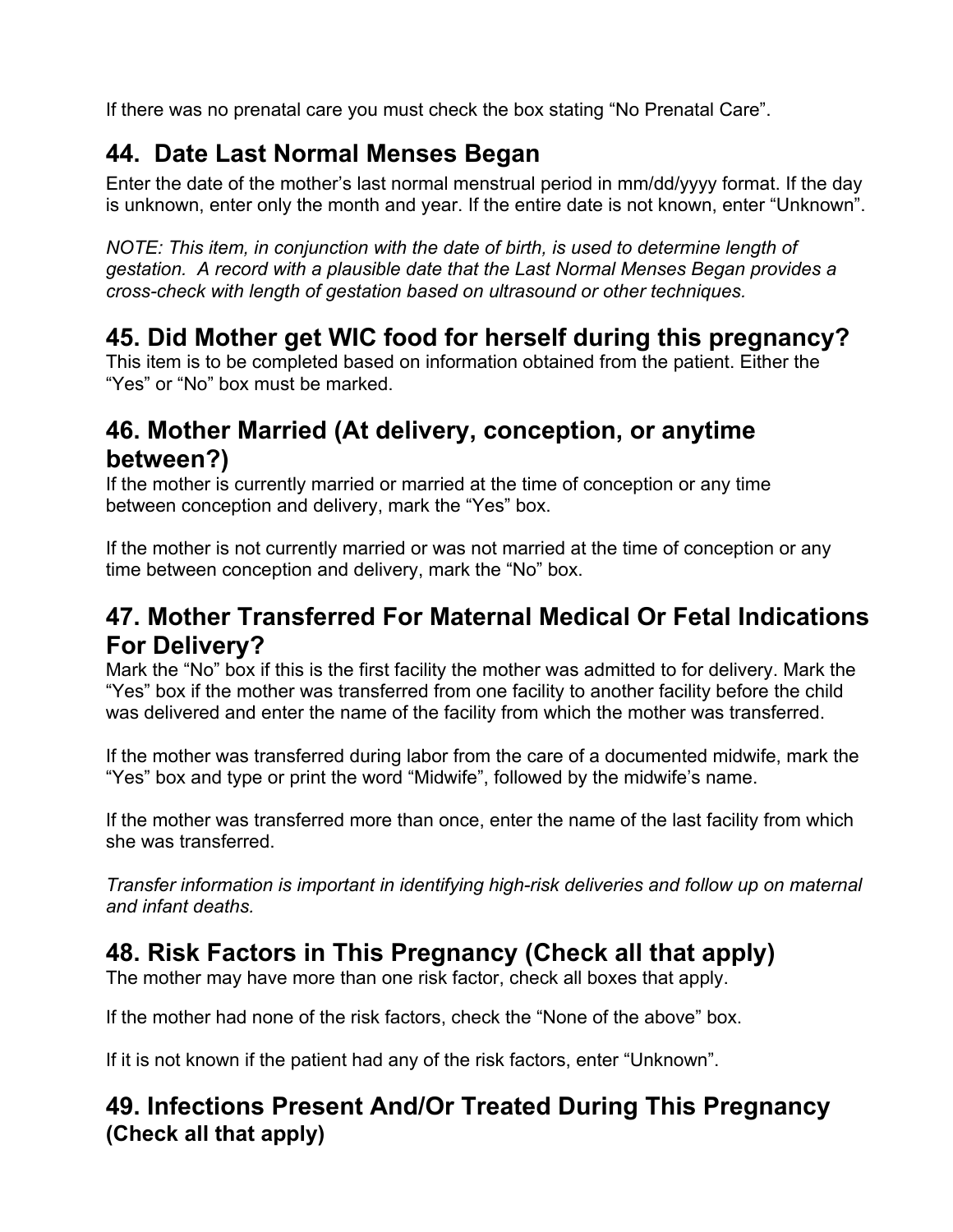If the prenatal care record is not available and the information is not available from other medical records, write or type "Unknown". More than one infection may be checked.

- **Gonorrhea**  a positive test for *Neisseria gonorrhoeae.*
- **Syphilis** (also called lues) B. a positive test for *Treponema pallidum*.
- **Chlamydia**  a positive test for *Chlamydia trachomatis*.
- Listeria (LM) a diagnosis of or positive test for Listeria monocytogenes.
- **Group B Streptococcus (GBS)**  a diagnosis of or positive test for Streptococcus agalactiae or group B streptococcus.
- **Cytomeglovirus (CMV)**  a diagnosis of or positive test for Cytomeglovirus.
- **Parvovirus (B19)**  a diagnosis of or positive test for Parvovirus B19.
- **Toxoplasmosis (Toxo)**  a diagnosis of or positive test for Toxoplasmosis gondii.

### **50a HIV Test Done Prematally**

Mark the box that applies.

### **50b HIV Test Done at Delivery**

Mark the box that applies.

# **51. Method Of Delivery**

A response to each section is required.

If any of the information for an individual section is not known at this time, print or type unknown in the space for the particular section.

The definitions below are available to assist in completing "method of delivery."

- **Attempted forceps or vacuum:** Obstetric forceps, ventouse or vacuum cup was applied to the fetal head in an unsuccessful attempt to effect delivery of the head through the vagina.
- **Cephalic presentation:** Presenting part of the fetus listed as vertex, occiput anterior (OA), occiput posterior (OP).
- **Breech presentation:** Presenting part of the fetus listed as breech, complete breech, frank breech, footling breech.
- **Other presentation:** Any other presentation or presenting part not listed above.
- **Spontaneous delivery:** Delivery of the entire fetus through the vagina by the natural
- **Forceps delivery:** Delivery of the fetal head through the vagina by application of obstetrical forceps to the fetal head.
- **Vacuum delivery:** Delivery of the fetal head through the vagina by application of a vacuum cup or ventouse to the fetal head.
- **Cesarean delivery:** Extraction of the fetus, placenta and membranes through an incision in thematernal abdominal and uterine walls.
- **Hysterotomy/Hysterectomy:** Hysterotomy the incision into the uterus extending into the uterine cavity. May be performed vaginally or ransabdominally. Hysterectomy – the surgical removal of the uterus. May be performed abdominally or vaginally.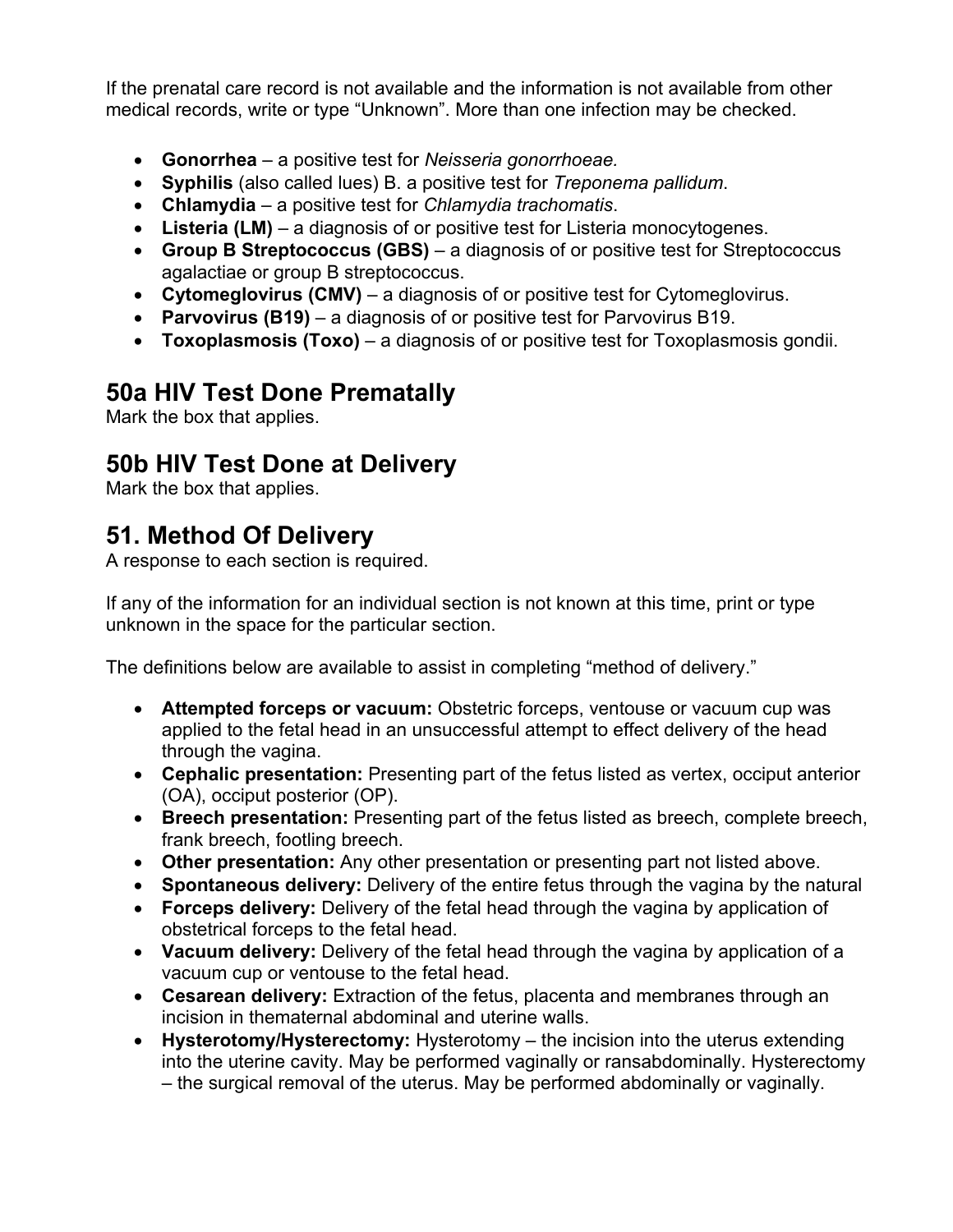### **52. Maternal Morbidity**

Mark all boxes that apply.

- **Maternal transfusion:** Includes infusion of whole blood or packed red blood cells within the period specified.
- **Third or fourth degree perineal laceration:** 3rd degree laceration extends completely through the perineal skin, vaginal mucosa, perineal body and anal sphincter. 4th degree laceration is all of the above with extension through the rectal mucosa.
- **Ruptured Uterus:** Tearing of the uterine wall.
- **Unplanned hysterectomy:** Surgical removal of the uterus that was not planned prior to admission for delivery. Includes an anticipated or possible but not definitively planned procedure.
- **Admission to intensive care unit:** Any admission, planned or unplanned, of the patient to a facility/unit designated as providing intensive care.
- **Unplanned operating room procedure following delivery:** Any transfer of the patient back to a surgical area for an operative procedure that was not planned prior to the admission for delivery. Excludes postpartum tubal ligations.

### **53. Congenital Anomalies Of The Newborn (Check all that apply)**

Mark all boxes that apply to this fetus. For "Downs Syndrome" and Suspected Chromosomal disorder", if karyotype status is unknown leave both the "Karyotype confirmed" and "Karyotype pending" boxes blank.

- **Anencephaly:** Partial or complete absence of the brain and skull. Also called anencephalus, acrania, or absent brain. Babies with craniorachischisis (anencephaly with contiguous spine defect) should also be included in this category.
- **Meningomyelocele / Spina Bifida:** Spina bifida refers to herniation of the meninges and/or spinal cord tissue through a bony defect of spine closure. Meningomyelocele refers to herniation of meninges and spinal cord tissue. Babies with meningocele (herniation of meninges without spinal cord tissue) should also be included in the category. Both open and closed (covered with skin) lesions should be included. Spina bifida occulta (a midline bony spinal defect without protrusion of the spinal cord or meninges) should not be included in this category.
- **Cyanotic congenital heart disease:** Congenital heart defects which cause cyanosis. Includes but is not limited to transposition of the great arteries (vessels), teratology of Fallot, pulmonary or pulmonic valvular atresia, tricuspid atresia, truncus arteriosus, total/partial anomalous pulmonary venous return with or without obstruction.
- **Congenital diaphragmatic hernia:** Defect in the formation of the diaphragm allowing herniation of abdominal organs into the thoracic cavity.
- **Omphalocele:** A defect in the anterior abdominal wall, accompanied by herniation of some abdominal organs through a widened umbilical ring into the umbilical stalk. The defect is covered by a membrane, (different from gastroschisis, see below), although this sac may rupture. Also called exomphalos. Umbilical hernia (completely covered by skin) should not be included in this category.
- **Gastroschisis:** An abnormality of the anterior abdominal wall, lateral to the umbilicus, resulting in herniation of the abdominal contents directly into the amniotic cavity.